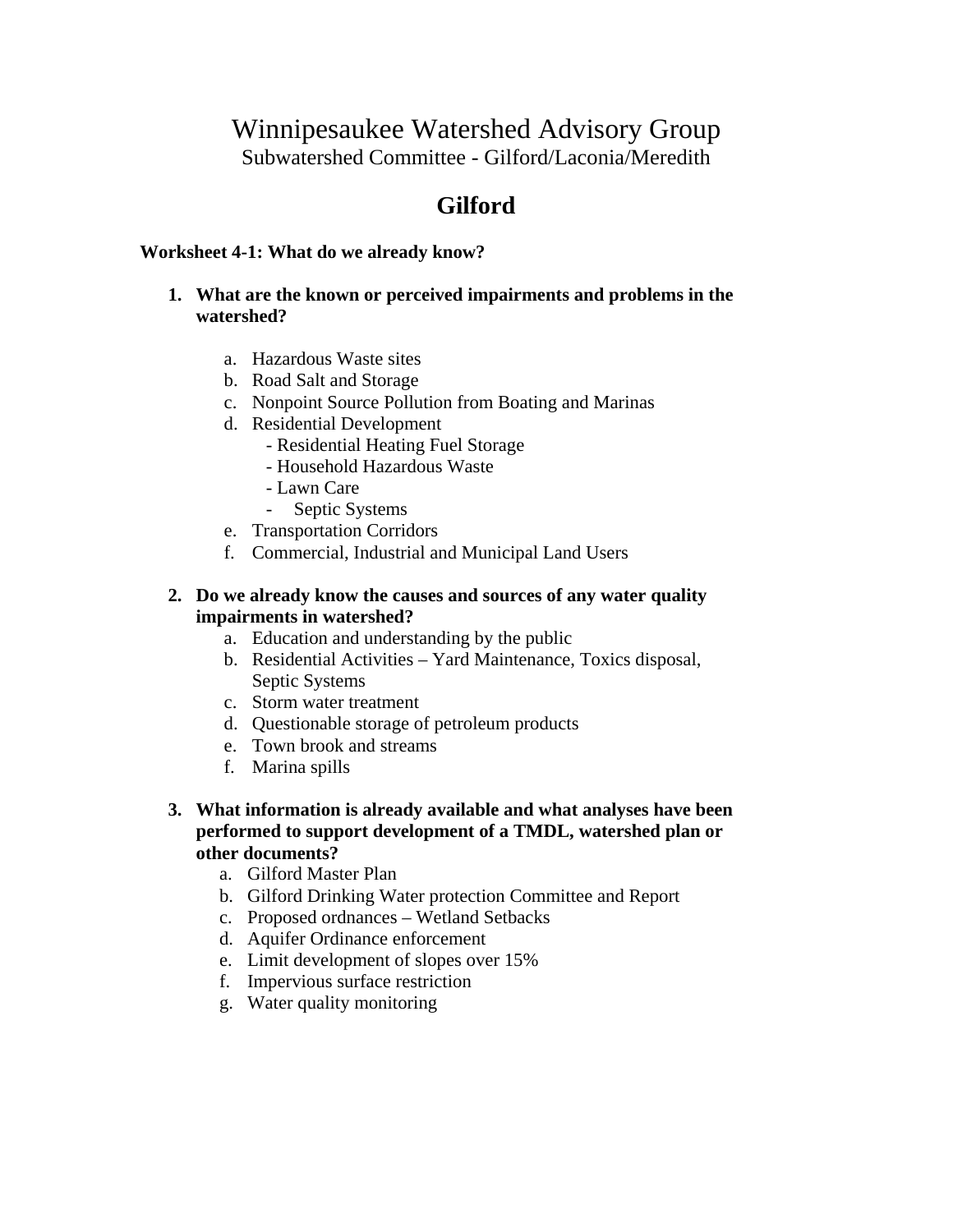# **Gilford**

- **4. Have the relative contribution for major type of sources of the pollutant or stressors causing impairment been estimated ?**  NO
- **5. Are there any historical or ongoing management efforts aimed at controlling the problems and stressors?** 
	- a. Aquifer Ordinance
	- b. Master Plan
	- c. Gilford Drinking Water Committee
	- d. Proposed Wetland Setbacks
- **6. Are there any threats to future conditions, such as accelerated development patterns?** 
	- a. Marina Activities
	- b. Septic System
	- c. Shoreline erosion
	- d. Shoreline vegetative destruction
	- e. Hillside Development
	- f. Highway Development
- **7. Have any additional concerns or goals be identified by stakeholders ?**  TBD at next meeting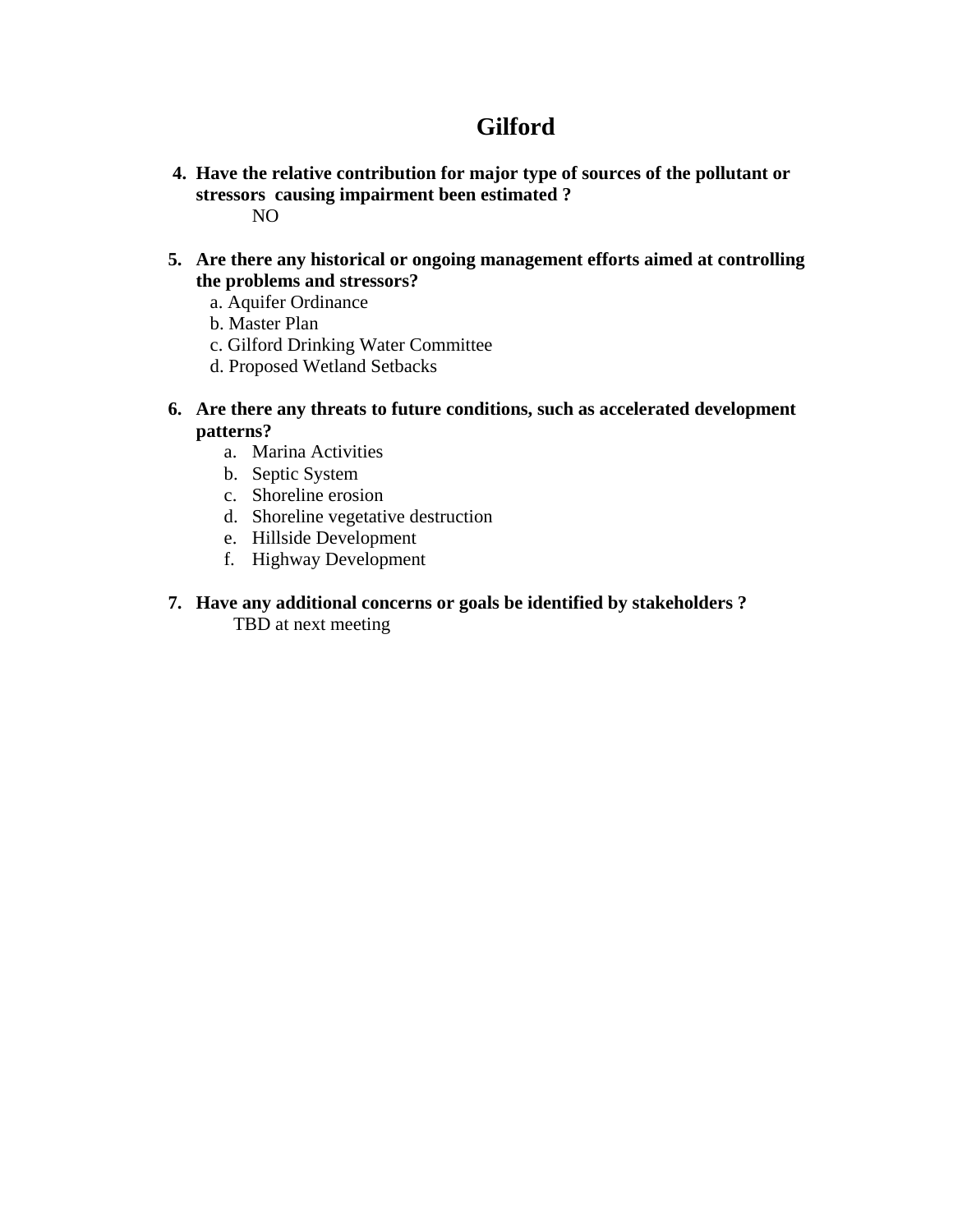### Laconia

#### **Worksheet 4-1: What Do We Already Know?**

#### 1) **What are the known or perceived impairments and problems in the watershed?**

- a) Siltation
	- 1. bank destabilization:
		- i. from waterfront development clearing buffer trees and shrubs
		- ii. wave action/meandering (both natural/unnatural)
	- 2. Construction activity
- b) Increased nutrient loads from: i. septic
	- ii. lawns
- c) Toxics
	- 1. petroleum inputs:
		- i. new gas stations
		- ii. old gas stations
		- iii. marina/jet ski rentals refueling
		- iv. boat traffic on the lake
- d) Loss of natural resources:

1. increase of impervious surface (roads, driveways, houses) - Non Point Source Pollution (NPSP) with no treatment

e) Invasive aquatics

#### 2) **Do we already know the causes and sources of any water quality impairments in the water shed? If so, what are they?**

- a) Construction activity
- b) Residential activity:
	- i. improper yard maintenance
	- ii. use and disposal of toxics (cleaning/chemicals-fertilizers)
	- iii. poorly designed/maintained septic systems septic system/cesspool leachate
- c) Increase in impervious surfaces, decrease in natural filtering vegetation
- d) Use of outdated building and erosion materials and techniques
- e) Lack of understanding/public education
- f) Lack of maintenance on stormwater structures (municipal and private)
- g) Grandfathered gas stations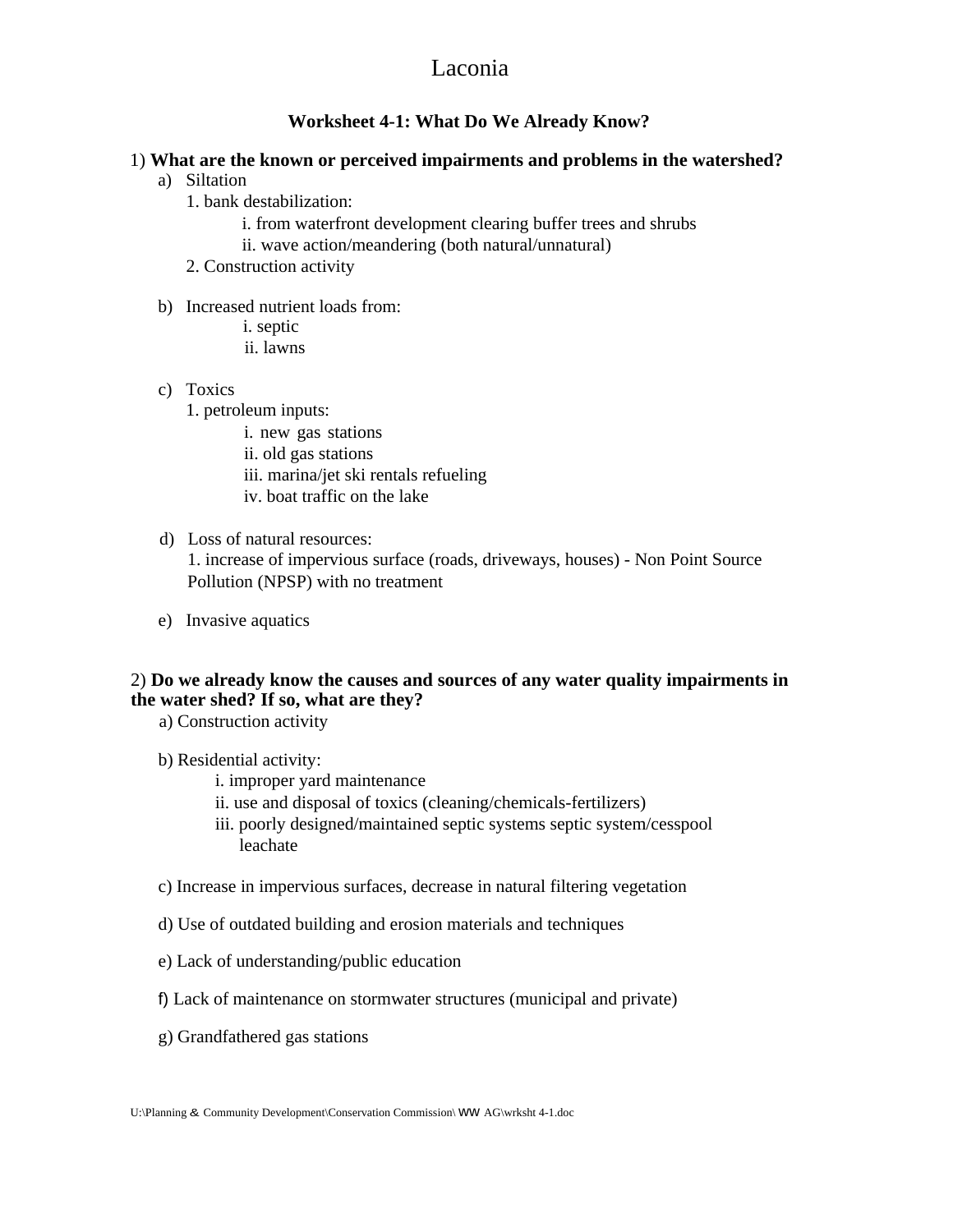## Laconia

h) Recreation vehicle inputs

- i. petroleum spills and refueling in/near water
- ii. sewage spills and improver disposal
- Iii. invasive aquatics carrier

#### 3) **What information is already available, and what analyses have been performed to support development of a TMDL, watershed plan, or other documents?**

- a) "Planning Study for Weirs, Paugus Bay, Opechee Bay and Winnipesaukee River Watersheds" February 2000
- b)"Paugus Bay Watershed Maps of Potential Non-Point Sources of Pollution" 1999
- c) "Model Rule For the Protection of Water Supply Watersheds" April 2000 (a NH DES Publication)
- d) "Lake Winnipesaukee Watershed Project Model Ordinance Manual, A Manual of Model Ordinances for Controlling Nonpoint Source Pollution" July 1994 (a Lakes Region Planning Commission Publication)
- e) On going water quality testing
- f) UNH Study on MTBE
- g) Baseline water quality tests by Watershed Advisory Planning Connruttee (at Paugus Bay)
- h) DPW stormwater discharge report

#### 4) **Have the relative contributions from major types of sources of the pollutant or stressor causing impairment been estimated?**

a) Profession estimates of inputs and impairments from 2000 Paugus Bay report

#### 5) **Are there any historical or ongoing management efforts aimed at controlling the problem or stressors?**

- a) Prime wetland designation is in the works
- b) Zoning rewrite coming soon
- c) Revised Master Plan is almost complete
- d) Laconia Water Works Testing

#### 6**) Are there any threats to future conditions, such as accelerated development patterns?**

- a) Intense development patterns show that development is along and/or in very close proximity to Lake Winnipesaukee (nearly all recent proposals are in the watershed)
- b) additional nutrient loading will cause eutrophication. May also affect recreation
- c) Non treated impervious surface run off carrying silt, salty and petroleum products
- d) Increase in recreation vehicles (numbers and intensity (speed and size))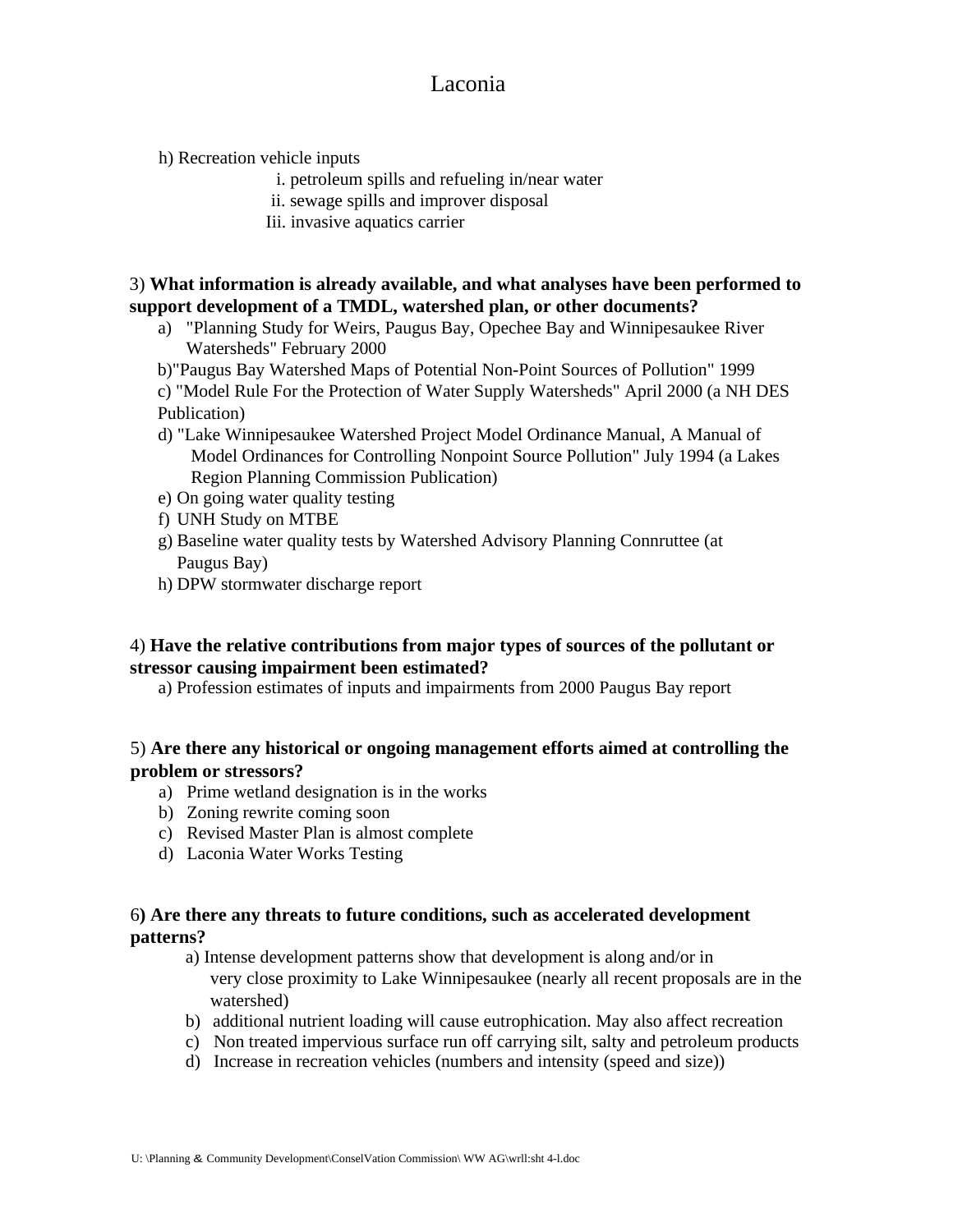### Laconia

#### **7) Have any additional concerns or goals be identified by the stakeholders?**

- a. Goal education of stakeholders
	- i. Science example: what are the effects of fertilizer runoff in the lake?
	- ii. Policy example: what are the pros and cons of a boat speed limit?
- b. Goal provide a resource regarding other options to avoid impacts
	- i. Example: how do I design a better septic system?
	- ii. Example: How do I maintain my current septic system?
	- iii. Example: What plants can I plant that may not need additional fertilizers?
	- iv. Example: How can I require my city to treat its road runoff before outletting into my lake's waters?
	- v. Example: Where can I empty my boat holding tank?
	- vi. Example: What does an invasive aquatic species look like and what do I do if I see one?

U:\PIanuing & Community Development\ConselVation Commission\WW AG\wrksbt 4-Ldoc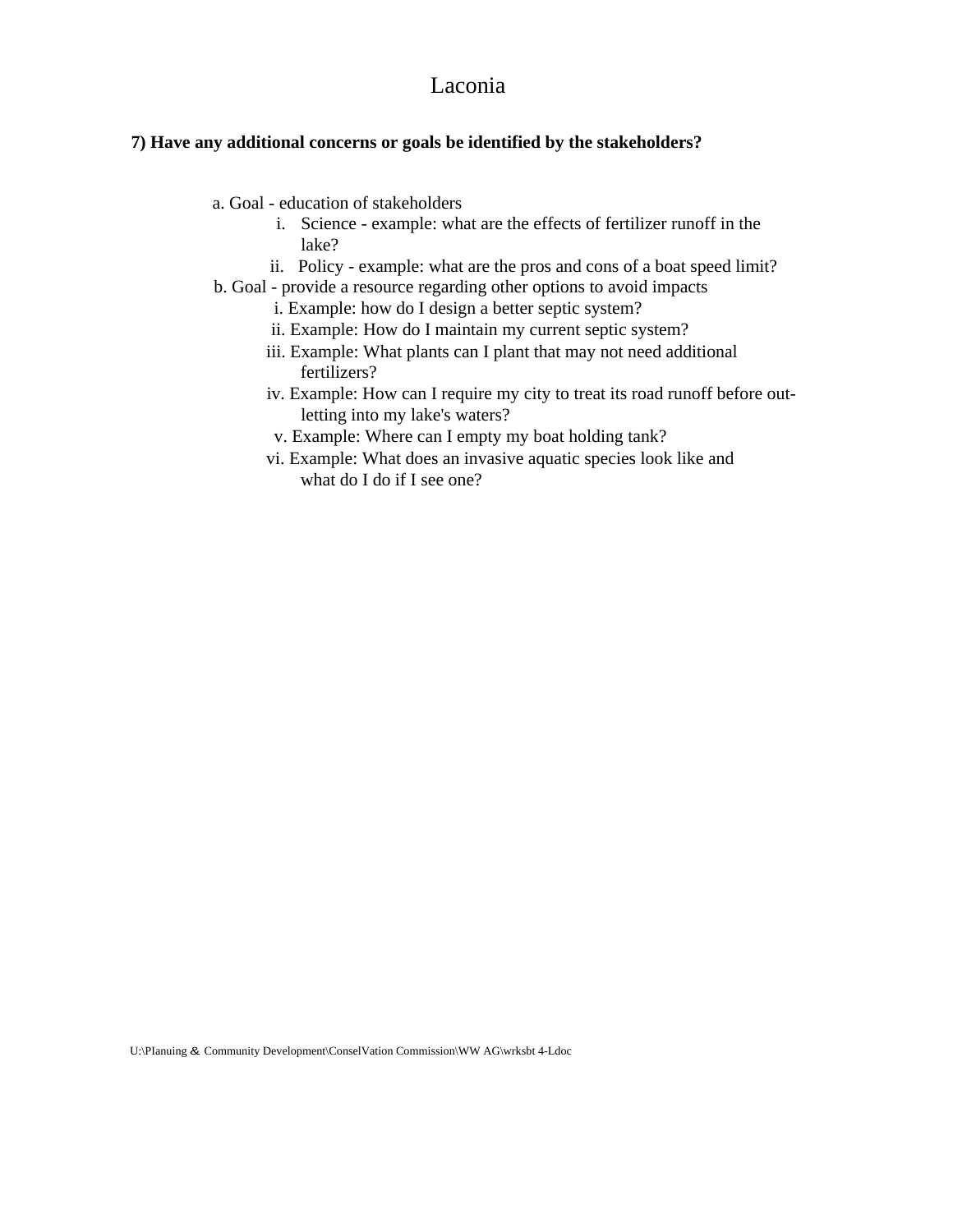#### **WORKSHEET 4-1: What Do We Already Know? (MEREDITH)**

- 1. What are the known or perceived impairments and problems in the watershed?
	- ο Chlorides/ conductivity- Hawkins Brook
	- ο Milfoil/ milfoil treatments
	- ο Sedimentation- Corliss Brook
	- ο Stormwater runoff generally, village area, highways
	- ο Septic systems- Pinnacle Park Road
- 2. Do we already know the causes and sources of any water quality impairments in the watershed?
	- ο Not specifically for most of the non-point sources
	- ο Wickes Lumber appears to be the source of sedimentation at Corliss Brook
	- ο MCC looking to further the study of Hawkins Brook to identify source(s) of high conductivity readings
- 3. What information is available, and what analyses have been performed to support development ofTMDL, watershed plan or other document?
	- ο Meredith Community Plan, 2002
	- ο Management Plan for the Waukewan Watershed, 2005
	- ο Town of Meredith Natural Resources Inventory, 2005
	- ο Meredith Bay Water Quality Monitoring: 2004, NH Lakes Lay Monitoring Program
	- ο NH Volunteer River Assessment Program- Lake Winnipesaukee Tributaries Water Quality Report, 2004
	- ο Water Quality Trend Analysis for Lake Winnipesaukee, LRPC, 1995
	- ο Town beach, community beach e-coli sampling data
	- ο MCC follow up study on Hawkins Brook-later 2006-07
	- ο Selectmen study of septic systems along Pinnacle Park Road ???
	- ο Other watershed studies, i.e. Squam Lake, Webster Lake, PSU Center for the Environment, etc.
- 4. Have the relative contributions from major types of sources of pollutant or stressor causing impairment been estimated?

No.

- 5. Are there any historical or ongoing management efforts aimed at controlling the problem pollutants or stressors?
	- ο Installation of a structural BMP on/in Pleasant Street to reduce sediments
	- ο Installation of a trench drain BMP at the Rt. 3 boat ramp
	- ο Waukewan study, NHDES Pilot Grant re: tributary sampling
	- ο Milfoil Treatment- 2-4D